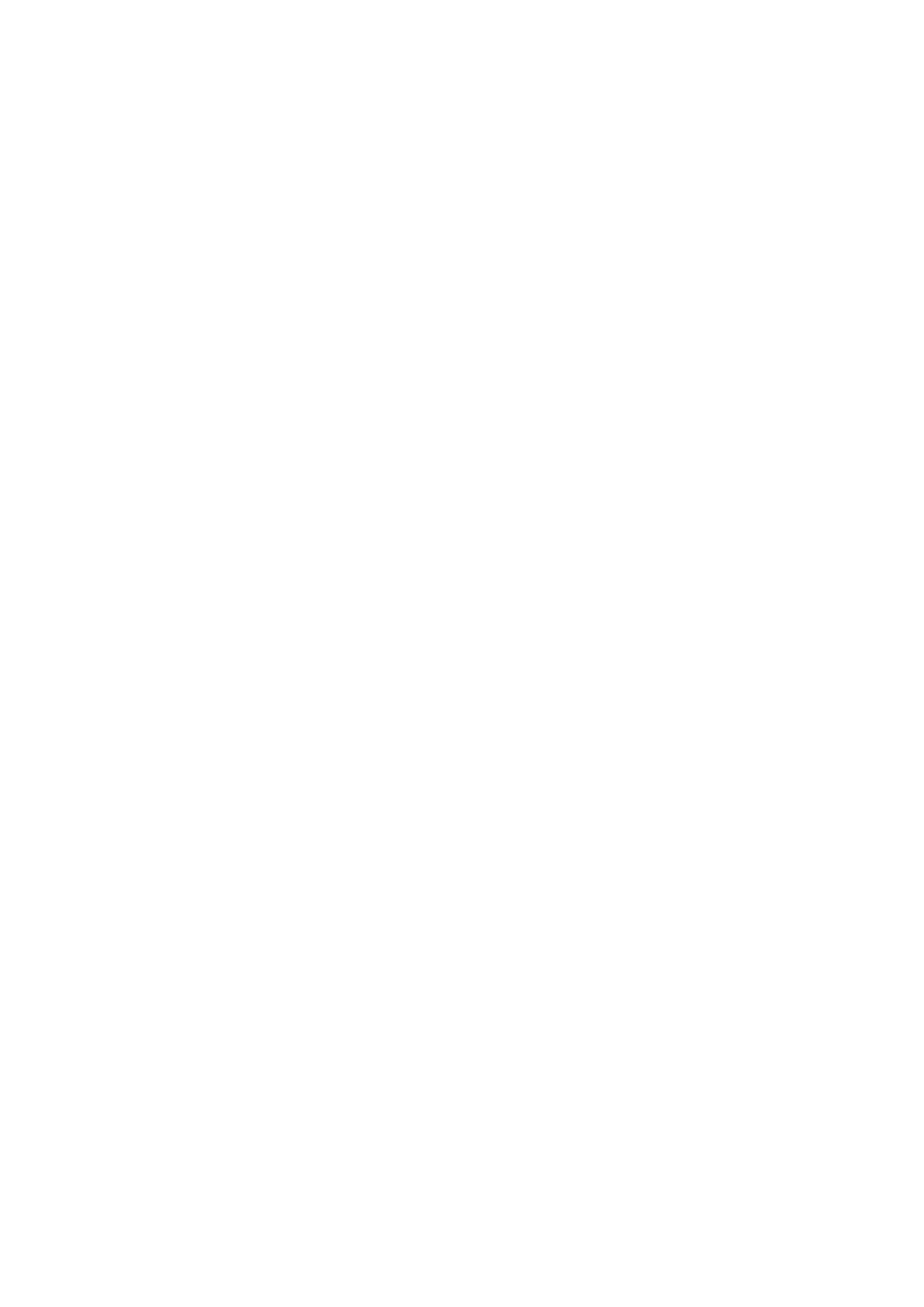### **Executive summary**

This paper outlines a proposed revised ILO strategy to address HIV and AIDS and the world of work. It takes into consideration: the HIV and AIDS Recommendation, 2010 (No. 200) and its accompanying resolution concerning the promotion and the implementation of the Recommendation on HIV and AIDS and the world of work, 2010; the Global Action Plan (GAP) for 2011–15 to promote implementation of Recommendation No. 200;  $^1$  the 2011–15 "Getting to zero" strategy of the Joint United Nations Programme on HIV/AIDS (UNAIDS); <sup>2</sup> the United Nations (UN) 2011 Political Declaration on HIV/AIDS;<sup>3</sup> and the ILO Programme and Budget 2012–13. It builds on lessons learned from the changing global context and ten years of policy development and programme implementation.

As a way forward, the Office will adopt a multi-pronged approach based on seven building blocks: mainstreaming HIV and AIDS into ILO areas of work and global development frameworks; focusing on priority countries; generating evidence; strengthening constituents' capacity; expanding public–private partnerships; extending social protection; and developing an overarching communication strategy. Resource mobilization has been identified as a critical enabler to operationalize this strategy.

The purpose of the paper is to seek guidance on and approval of the revised strategy and to request that priority be given to resource mobilization efforts in support of its implementation.

## **I. Introduction**

- **1.** Over the last ten years, the ILO has made significant contributions to the global response to the epidemic through key instruments, namely the *ILO code of practice on HIV/AIDS and the world of work* and Recommendation No. 200 and its accompanying resolution. Other achievements are the active involvement of the ILO as co-sponsor in the UNAIDS "Getting to zero" strategy and the recognition of the value of the world of work response in the UN 2011 Political Declaration on HIV/AIDS. The number of new HIV infections continues to fall, and efforts must be sustained and transformed to consolidate this breakthrough.
- **2.** The following key factors call for a revised strategy that will enhance the Office's ability to support constituents' efforts in their response: (a) the recommendations of the 2011 independent evaluation of the ILO's strategy to address HIV and AIDS and the world of work;  $4$  (b) the urgent need to implement the GAP effectively in a context of economic crisis; (c) the changing nature of the epidemic, from being a death sentence to a manageable chronic disease; and (d) the persistent demand from constituents for greater clarity, accountability and focus in the response to the epidemic.

 $^{1}$  GB.310/17/1(Rev.).

<sup>2</sup> The strategy centres on zero new HIV infections, zero discrimination and zero AIDS-related deaths, with a focus on ten key goals and 31 high-impact countries.

<sup>3</sup> UN: *Political Declaration on HIV/AIDS: Intensifying our efforts to eliminate HIV/AIDS,* Draft resolution submitted by the President of the General Assembly, General Assembly, 65th Session, A/65/L.77, 8 June 2011, para. 85.

<sup>4</sup> GB.312/PFA/9.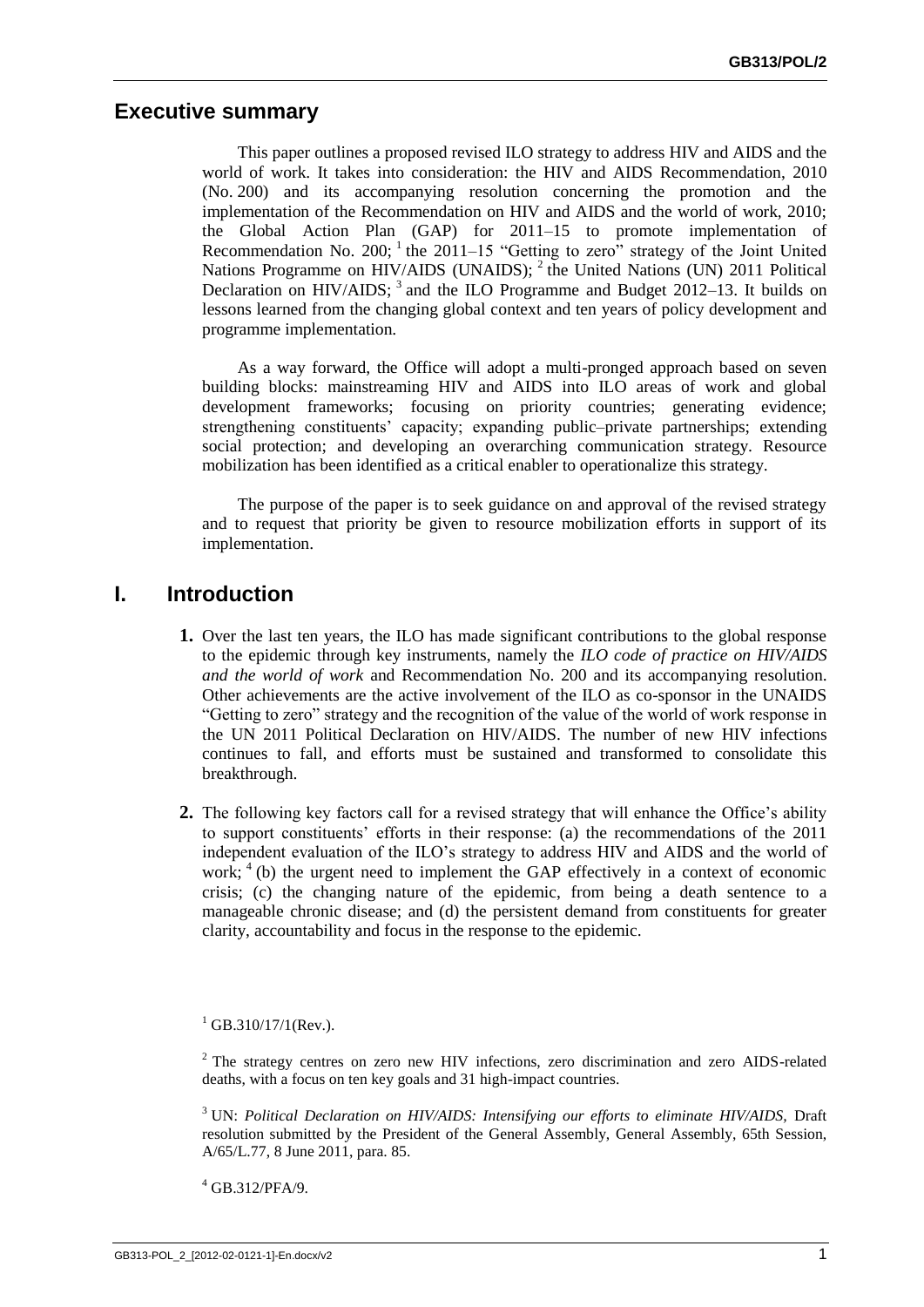## **II. Key results, lessons learned and challenges**

- **3.** In addition to the wide range of key results enumerated in the independent evaluation, there have been the following tangible achievements: since 2001, 70 member States have developed tripartite workplace policies or legislation, inspired by the *ILO code of practice on HIV/AIDS and the world of work* and Recommendation No. 200. The inclusion of a reference to Recommendation No. 200 in the UN 2011 Political Declaration on HIV/AIDS strengthened the commitment of member States to its implementation.
- **4.** Over the last ten years, the ILO has trained 34,000 constituents, 23,000 peer educators and 2,500 labour inspectors in 48 countries. In the last two years alone, 2.5 million workers were reached directly.<sup>5</sup>
- **5.** The independent evaluation of the ILO's strategy raised doubts as to whether the broad geographical scope of ILO interventions was cost effective and could be sustained with a vulnerable resource base. It called for more focused efforts to bridge the gap between policy adoption and programme implementation by:
	- broadening ILO operations to address HIV through under-exploited avenues, such as national occupational safety and health systems, labour inspection, working conditions and social security systems;
	- integrating gender more solidly and explicitly;
	- reaching at-risk population groups, including young people and those working in the informal economy; and
	- relying on robust evidence-based knowledge to guide action.
- **6.** The significant results achieved were largely supported by ILO/AIDS extra-budgetary resources from donors, who have contributed, since the inception of the programme, up to US\$115 million, including nearly \$47 million through UNAIDS. The success of efforts to enhance the capacity of constituents to address HIV and AIDS effectively through workplace interventions with ILO support will partly depend on whether the Office can ensure matching funding in a context of declining financial resources. A multi-pronged resource mobilization strategy is required, especially at the country level, to support the implementation of country programme outcomes.
- **7.** These challenges make a compelling case for a revised strategic approach to HIV and AIDS programmes and policies within the ILO.

## **III. Revised strategic framework for action**

**8.** The proposed strategic framework is aimed at enhancing the delivery of targeted, evidence-informed and results-oriented HIV and AIDS responses for maximum impact in priority countries. It is part of the Office's overall action to promote country-owned implementation of Recommendation No. 200. Compared to the previous strategy, its main features include: (1) a focus on priority countries;  $(2)$  the promotion of inclusive national social protection floors; and (3) the recognition of the need to bridge existing knowledge gaps and for better profiling of country-level results.

<sup>&</sup>lt;sup>5</sup> For further details about sectoral initiatives on HIV and AIDS, see GB.309/STM/1/2 and GB.309/15, paras 23–33.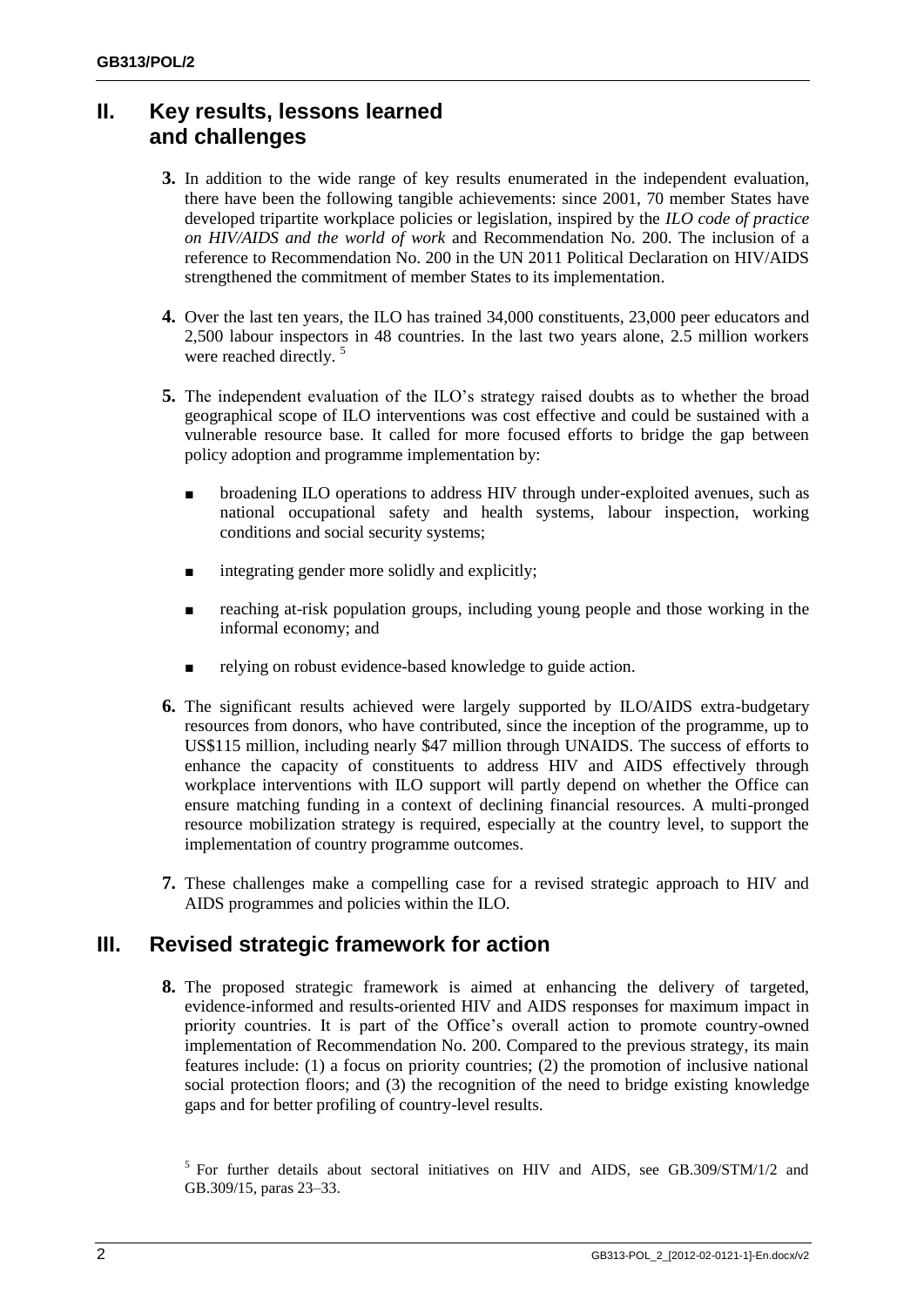- **9.** A multi-pronged approach based on seven building blocks would implement the recommendations of the independent evaluation by: combining strengthened HIV and AIDS mainstreaming efforts across the ILO; focusing on priority countries, including economic sectors and regional bodies; generating evidence to underpin programmes; strengthening constituents' capacity; expanding strategic public–private partnerships; scaling up HIV-sensitive social protection schemes; and implementing a targeted communication strategy to promote the ILO's comparative advantage. The building blocks will place particular emphasis on gender equality as key to a successful response to the HIV epidemic. Mobilization of resources through regular budget, domestic and technical cooperation resources has been identified as a critical enabler for this framework. <sup>6</sup> Existing human resources will be optimally used to ensure the efficient delivery of the strategy.
- **10.** The seven building blocks will contribute to the achievement of the GAP outcomes, the Strategic Policy Framework (SPF) 2010–15 outcomes and the HIV-related outcomes set out in the Programme and Budget 2012–13. They will also contribute to the goals of the UNAIDS "Getting to zero" strategy and the UN 2011 Political Declaration on HIV/AIDS and Millennium Development Goal (MDG) 6 on combating HIV and AIDS (figure 1).

# **Figure 1. Conceptual presentation of the revised strategic framework**



#### **The seven building blocks**

#### *1. Mainstream HIV and AIDS in the ILO and the world of work response among UNAIDS co-sponsors*

**11.** The Office will strengthen HIV and AIDS mainstreaming efforts across headquarters departments and field offices in close collaboration with the Bureau for Gender Equality,

<sup>6</sup> The resolution accompanying Recommendation No. 200 invites the Governing Body to "allocate the resources within the existing budget and look for additional extra-budgetary resources to carry out the work with the tripartite constituents to give effect to the Recommendation".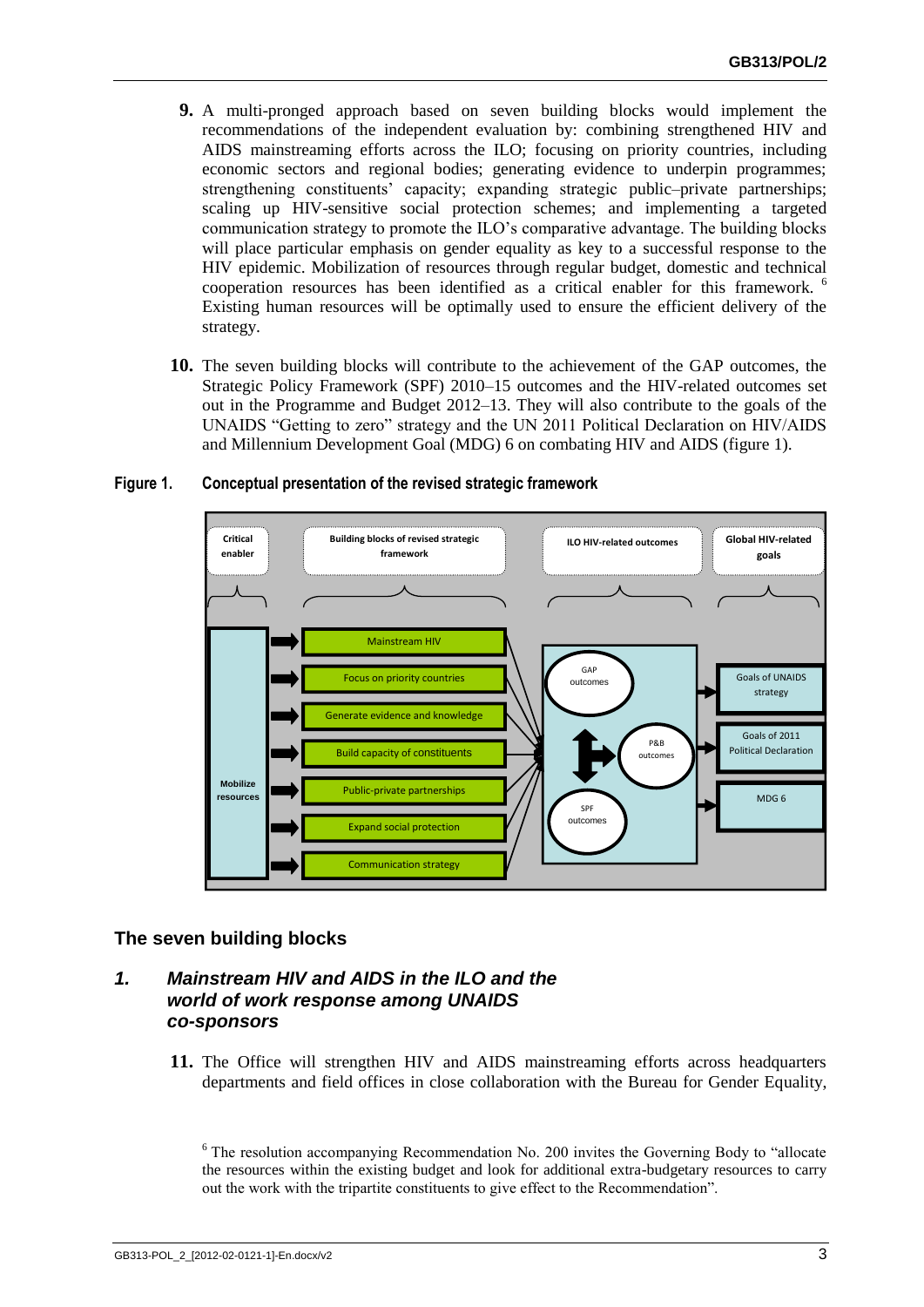the Bureau for Workers' Activities and the Bureau for Employers' Activities. Examples of areas of collaboration, some of which are ongoing, include:

- implementation of Recommendation No. 200 (International Labour Standards Department, the Bureau for Workers' Activities and the Bureau for Employers' Activities);
- targeted programmes for vulnerable populations, including children and young people (Employment Sector, International Programme on the Elimination of Child Labour);
- universal and non-discriminatory social protection mechanisms (Social Security Department);
- prevention of mother-to-child-transmission of HIV through maternity protection at work (Conditions of Work and Employment Branch);
- joint proposals on migrant workers' rights and HIV (International Migration Branch);
- linking HIV with occupational safety and health (Programme on Safety and Health at Work and the Environment);
- mainstreaming HIV in labour administration and inspectorate functions (Labour Administration and Inspection Programme);
- joint programmes in relevant economic sectors (Sectoral Activities Department); and
- development of indicators on HIV (Department of Statistics).

**12.** Collaboration areas with other partners, including UNAIDS co-sponsors, include:

- collection of evidence in the education sector (United Nations Educational, Scientific and Cultural Organization (UNESCO));
- development of workplace best practice material (United Nations Population Fund, World Health Organization (WHO), UNESCO, UNAIDS);
- operationalization of joint guidelines (WHO, ILO, World Food Programme, UNAIDS); and
- securing effective follow-up mechanisms on Recommendation No. 200 at the international level (UNAIDS).

#### *2. Focus on priority countries*

**13.** A two-tiered country prioritization strategy will be developed, targeting:

- the 31 UNAIDS high-impact countries (tier 1); and
- selected countries where constituents request ILO support (tier 2).
- **14.** A minimum package of services to support constituents at the country level could include:
	- developing and effectively implementing an inclusive and gender responsive tripartite workplace policy or programme;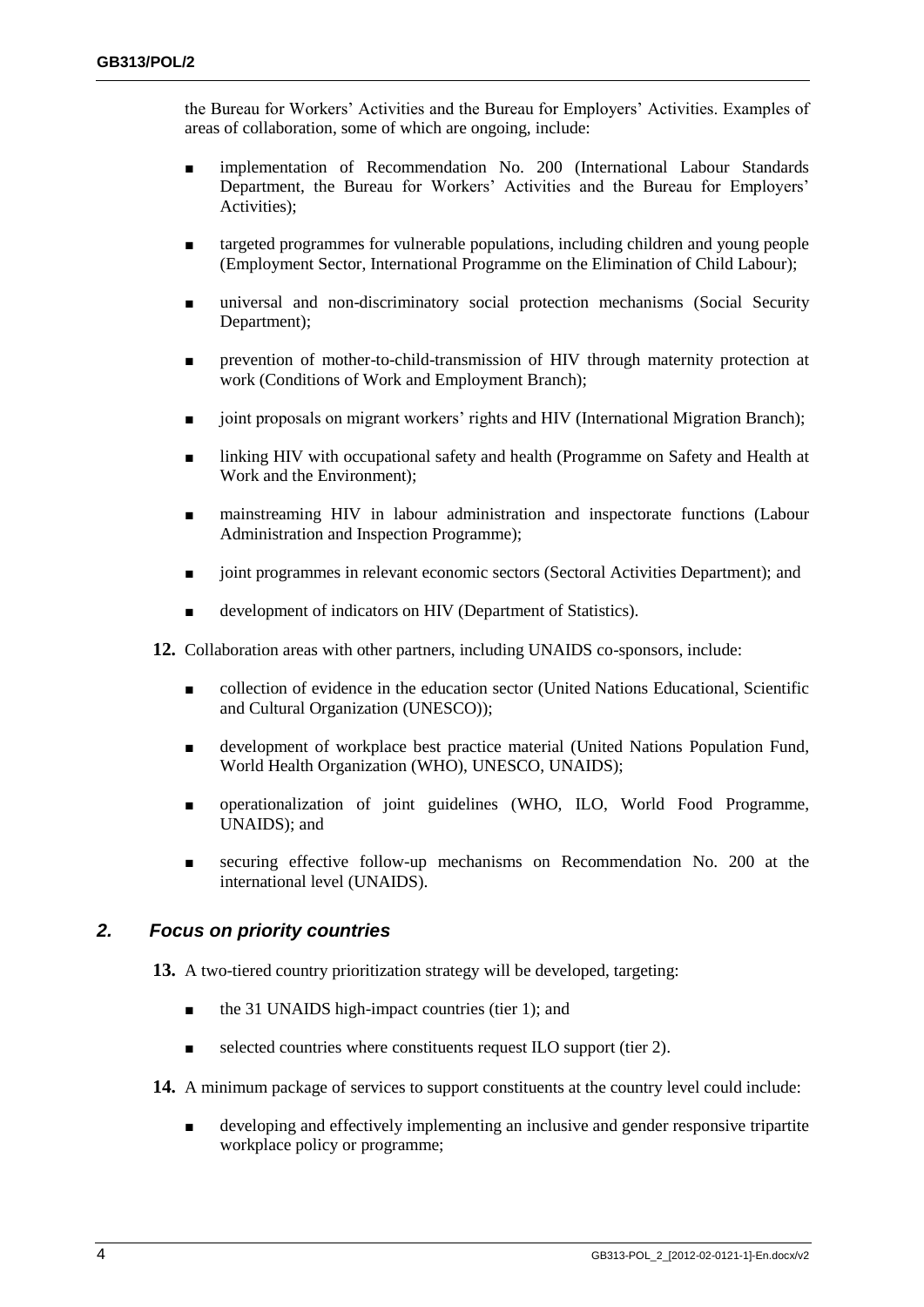- devising ways of reaching out to vulnerable workers in key economic sectors including the informal economy;
- strengthening the capacities of constituents to develop, implement, monitor and evaluate HIV workplace programmes;
- strengthening social dialogue capacity around HIV and the world of work; and
- enhancing constituents' active cooperation with the United Nations regional and country teams on HIV and AIDS.

#### *3. Generate evidence and knowledge products*

- **15.** Existing knowledge gaps will be addressed through research that incorporates gender analysis.
- **16.** Key research areas proposed include:
	- gender-sensitive strategies for the extension of social protection coverage to affected groups;
	- good practices in addressing HIV in the informal economy;
	- the nature and extent of HIV-related stigma and discrimination at work and costbenefit analysis of HIV and AIDS workplace programmes;
	- the impact of Recommendation No. 200 in establishing positive legal and policy environments; and
	- the employment situation of people living with HIV in high impact countries.
- **17.** Knowledge products developed will gather gender-disaggregated data to inform the design and delivery of workplace programmes and policies and increase the impact of the ILO response at the country level. Also, the existing tools, manuals and guidelines will be actively promoted, and be revised or updated as required.

#### *4. Strengthen constituents' capacity to respond in the new environment*

- **18.** The changing nature of the epidemic and the declining financial resources warrant a shift in capacity-building priorities. The ILO will support capacity-building initiatives for its constituents in the areas of:
	- taking policy measures to prevent employment-related discrimination;
	- developing partnerships with national AIDS programmes and organizations of persons living with HIV;
	- mobilizing resources, including proposal development, focusing on the Global Fund to Fight AIDS, Tuberculosis and Malaria, pertinent donors and the private sector;
	- developing strategies for the expansion of HIV-sensitive social protection and other key areas referred to in the GAP and in Recommendation No. 200 and its accompanying resolution; and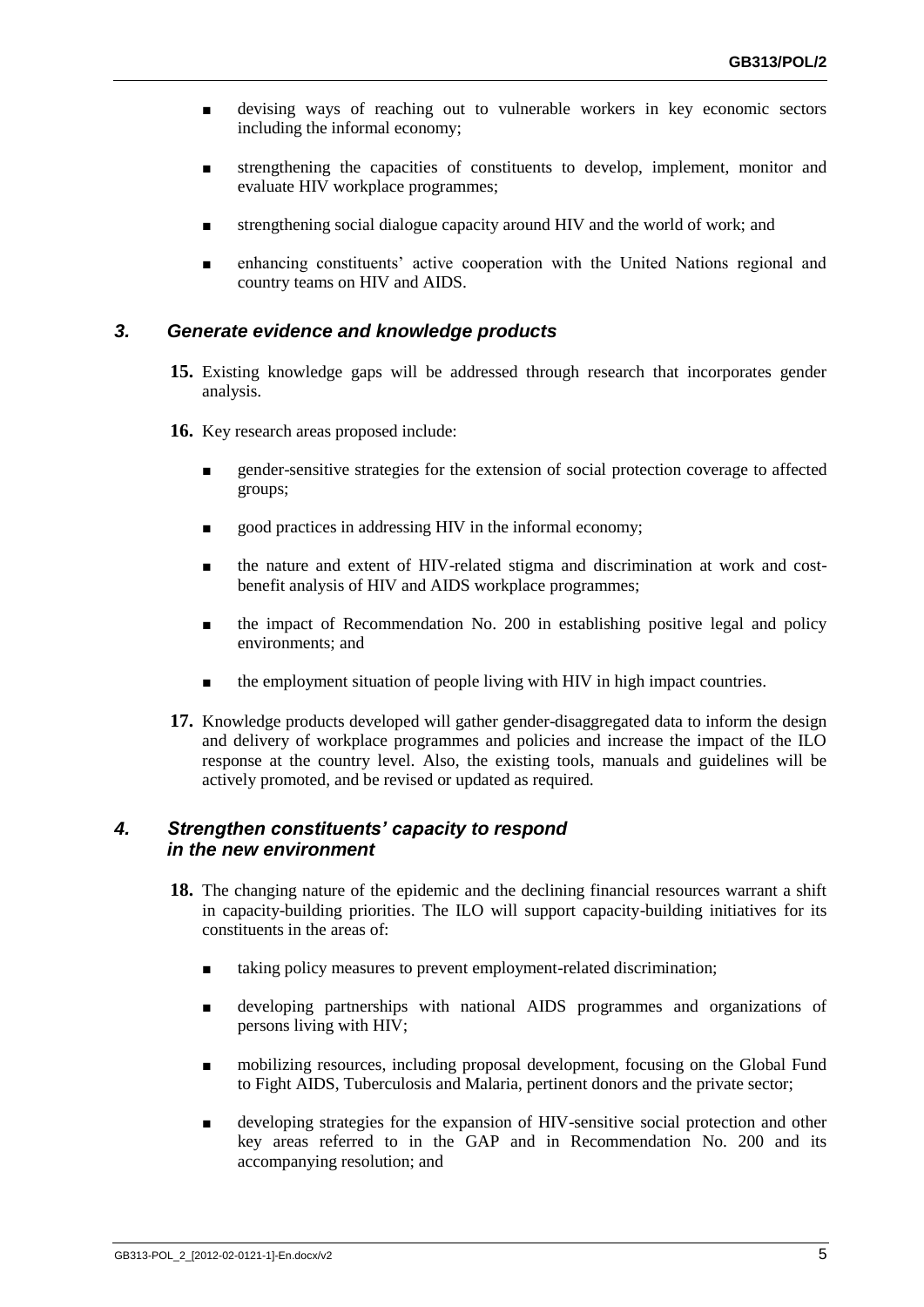- participating as members in the national processes such as the country coordination mechanism and at the international level in the decision-making bodies of UNAIDS and the Global Fund to Fight AIDS.
- **19.** The ILO will continue to work with the International Training Centre of the ILO (Turin Centre) and other relevant partners to organize training programmes at the global, regional and national levels. Sessions on HIV and AIDS will be mainstreamed in the Turin Centre's courses and other courses whenever possible.

#### *5. Expand public–private partnerships*

- **20.** The ILO will expand public–private partnerships by mobilizing resources from the private sector as per the established office procedure. The ILO-led Inter-Agency Task Team on workplace HIV programmes and private sector mobilization set up within UNAIDS provides a platform for establishing critical partnerships to increase access to HIV services and protection for vulnerable workers.
- **21.** Collaboration with multinational enterprises, foundations and the academic community will be developed in consultation with the Partnerships and Development Cooperation Department, the International Labour Standards Department, the Multinational Enterprises Programme, the Bureau for Employers' Activities and the Bureau for Workers' Activities. Through this collaboration, more multinational enterprises will set up workplace policies and programmes for their employees, include HIV in their supply chain initiatives and support programmes for vulnerable populations.
- **22.** The ILO will also work with its partners to scale up co-investment initiatives and facilitate the development of private sector proposals. It will facilitate partnerships between existing business coalitions on AIDS and employers' and workers' organizations to ensure sustainable private sector initiatives.

#### *6. Promote an inclusive social protection floor*

- **23.** Recommendation No. 200 calls for no discrimination against workers or their dependants in accessing social security, occupational insurance and related benefits. The agenda of the 101st Session of the International Labour Conference will include an item on social protection floors for social justice and a fair globalization with a view to adopting an instrument comprising essential social security guarantees.<sup>7</sup> These guarantees will be of particular benefit to all groups with weak or no social protection, notably vulnerable and disadvantaged groups, including people living with HIV.
- **24.** The ILO in collaboration with other partners, including UNAIDS co-sponsors, will:
	- support the extension of social protection to people affected by HIV by promoting social protection systems, notably national social protection floors, that cover people living with HIV without discrimination, and improving the productive participation of and benefit-sharing by people living with HIV and their households;
	- identify and design social protection initiatives by empowering vulnerable workers, hard-to-reach populations and disadvantaged groups including women, to formulate and realize their social protection demands effectively; and

<sup>7</sup> See ILO: *Conclusions concerning the recurrent discussion on social protection (social security),* Report of the Committee for the Recurrent Discussion on Social Protection, International Labour Conference, 100th Session, Geneva, 2011.